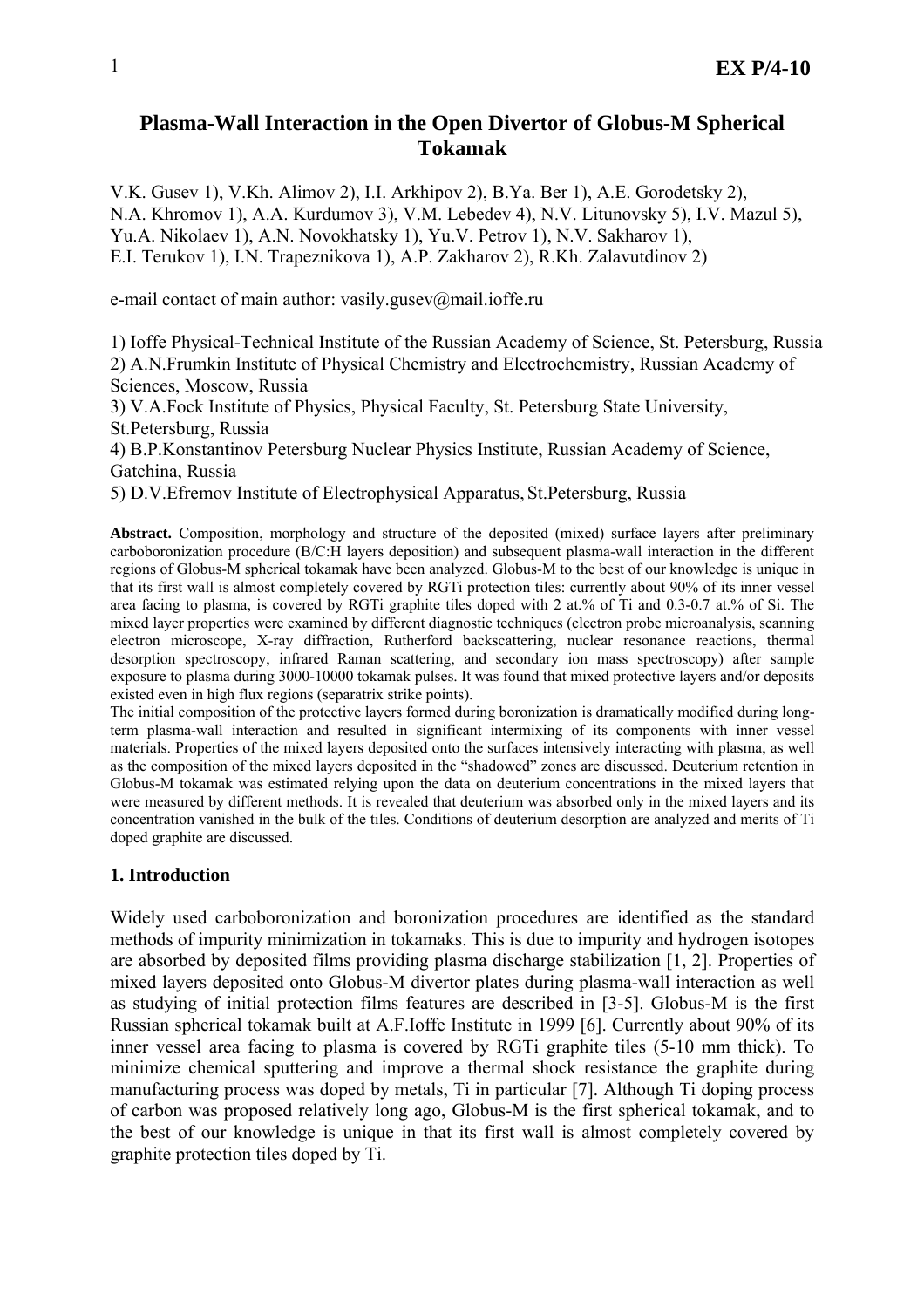Paper is devoted to chemical composition and structural-phase analysis of deposits (mixed layers) obtained during primary boronization procedure performed numerously and following deposits modification during plasma-wall interaction in divertor and other areas of Globus-M tokamak. Deuterium retention and light element (C, B) contents in the mixed layers formed onto tile surfaces contacting with plasma and in plasma "shadow" are under scrupulous attention. Deposit property evolution during exposition to plasma in the tokamak is discussed. First data on investigation of dust originated during plasma-wall interaction are presented.

#### **2. Samples obtained during tokamak experiments**

First wall protection tiles of Globus-M tokamak (614 tiles totally) were manufactured from RGTi type of graphite which was doped with 2 at.% of Ti and 0.3- $0.7$  at.% of Si  $[7, 8]$ . The first wall area protected by tiles constantly grew up during tokamak operation which resulted in plasma parameters improvement. Carbon-boron layers were deposited several times a year [1] onto the plasma facing surface of vacuum vessel (including tile surface) (Fig. 1). During whole tokamak operation about 30 boronization procedures were made. Tokamak typically operates in



*Fig. 1. Plasma facing surface (first wall) of the Globus-M vacuum vessel.* 

relatively high density regime  $(n \sim (3-10) \times 10^{19} \text{ m}^3)$  with plasma current of 0.2-0.25 MA and toroidal magnetic field strength  $\sim 0.4$  T on the vessel axis. Basic working gas is deuterium. Neutral beam injection of deuterium atoms  $(E = 22-29 \text{ keV}, P = 0.4-0.6 \text{ MW})$  and ion cyclotron heating on fundamental harmonics of hydrogen minority ( $f = 7-9$  MHz,  $P = 0.2$ ) MW) are used as methods of auxiliary plasma heating. A high value of specific power deposition is achieved during auxiliary heating up to  $1-2$  MW/m<sup>3</sup>. A high power density flux to the first wall is also realized. This is due to the close wall to plasma spacing in Globus-M, as well as to a small ratio of plasma wall area to plasma volume in the "spherical" geometry of plasma column. Power flux "focusing" effect along the separatrix footprint onto divertor



*FIG. 2. a) lower part of Globus-M. Numbered are divertor RGTi tiles and samples exposed to plasma. b) deuterium retention coefficient in different areas of Globus-M first wall.* 

plates, when plasma column is limited by magnetic field, increases the power density flux.

 Lower part of Globus-M poloidal cross-section with one of possible magnetic plasma configuration enclosed is shown in Fig. 2a. As it was briefly mentioned, the divertor area of Globus-M vacuum vessel is protected by RGTi graphite tiles. Tiles 1-7 are placed side by side

along the loop of poloidal vessel circumference. To detect the zones with maximal power deposition recently 10 Langmuir probes were installed onto the lower divertor plates. Ion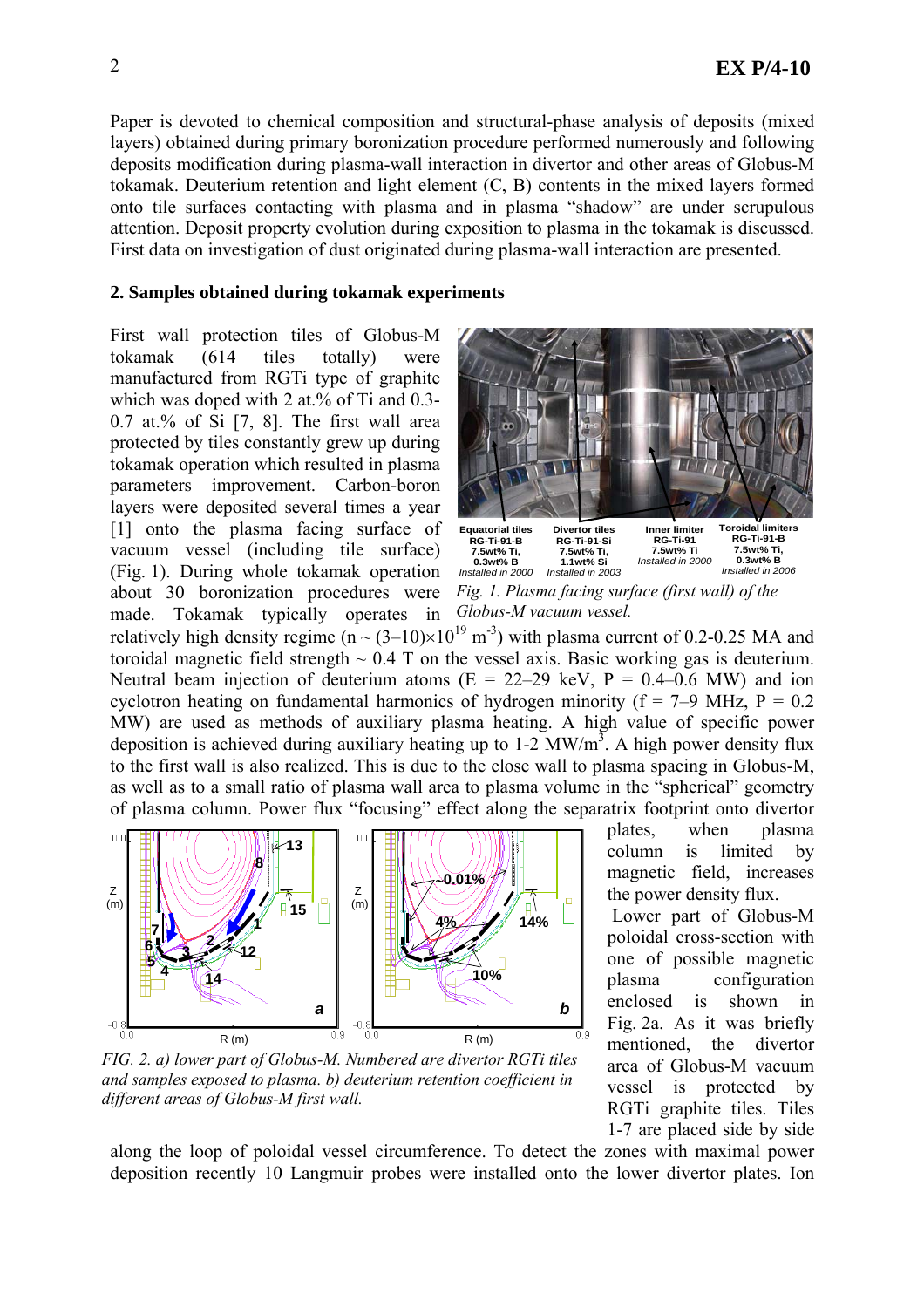saturation current density distribution along the lower divertor plate circumference is shown in Fig. 3. The data are averaged over 100 tokamak pulses  $\sim$  10 s). Also micrographs of corresponding divertor tile surfaces are depicted. One could see that maximal fluxes are recorded approximately in the regions of separatrix footprints. Supposing that about  $\frac{1}{4}$  of the

power deposited into tokamak discharge is directed to the lower divertor tiles with the area of  $\sim 0.6$  m<sup>2</sup> in double X-point magnetic configuration one could estimate average power density deposition. In high auxiliary heating power discharges with  $(P<sub>OH</sub>+P<sub>AH</sub>)$  $\sim$ 1.3 MW, average power density is about 0.5 MW/m<sup>2</sup>. Maximal power flux density could reach several  $\text{MW/m}^2$  in a narrow zone of scrape-off layer footprint onto divertor tile surface.

Part of the lower divertor tiles (1-6 see Fig. 2a and two more) were extracted from the vessel for the analysis after interaction



*Fig. 3. Ion saturation current density (particle flux) distribution along the lower divertor plates (top). SEM micrographs of divertor tiles [3]. The sizes of the every micrograph are 500×600 µm. The numbering is in accordance with Fig. 2.*

with plasma during  $\sim 10000$  discharges (exposition time  $\sim 100$  s). Besides thin stainless steel probes (samples 12-15) manufactured from austenitic steel (12Cr18Ni10Тi, another definition is 304 stainless steel) were extracted from "shadowed" zones in which they were exposed to 2800 plasma discharges (exposition time ~300 s). Eight graphite tiles and five stainless steel probes were extracted from the vessel in total. The samples for the analysis of the deposits (mixed layers) formed in the zone of intensive plasma-wall interaction as well as in the "shadowed" zones were produced from extracted materials.

### **3. Methods of analysis**

Composition, morphology and structure of the sample surface layers deposited onto divertor tiles as well as in the "shadowed" zones were analyzed by electron probe microanalysis (EPMA) [9], scanning electron microscope (SEM) and X-ray diffraction (XRD), respectively. Deuterium depth profiles in the layers deposited onto the divertor tiles were determined by the  $D(^{3}He,p)^{4}He$  nuclear reaction in a resonance-like technique [10]. To determine the D depth distribution, an analyzing beam of  ${}^{3}$ He ions with energies varied from 0.69 to 3.2 MeV was used. D concentration profile in deeper layers on the divertor tiles was obtained with the computer program SIMNRA [11] by deconvoluting the proton yields measured at different  ${}^{3}$ He ion energies.

In parallel the chemical composition of the mixed layers in the "shadowed" zone was analyzed by Rutherford backscattering spectrometry (RBS) and nuclear reaction analysis (NRA) with an electrostatic accelerator of deuterons in B.P. Konstantinov Institute. The boron/carbon ratio in the layer was determined by NRA comparing alpha and proton particle yields in <sup>10</sup>B(d, $\alpha$ )<sup>8</sup>Be and <sup>12</sup>C(d,p)<sup>13</sup>C reactions. Alpha-particles and protons originated in the reactions of 1 MeV deuterons with nuclei of boron and carbon isotopes. Deuterium upper content limit was estimated from the reaction of  $D(d,p)^3H$  [12 - 14].

Deuterium release from samples located in the "shadowed" zones (samples 12-15) was studied by thermal desorption spectroscopy (TDS) in the temperature range 300-1100 K [15]. Contents of boron, carbon, silicon and titanium in the mixed layers before and after TDS were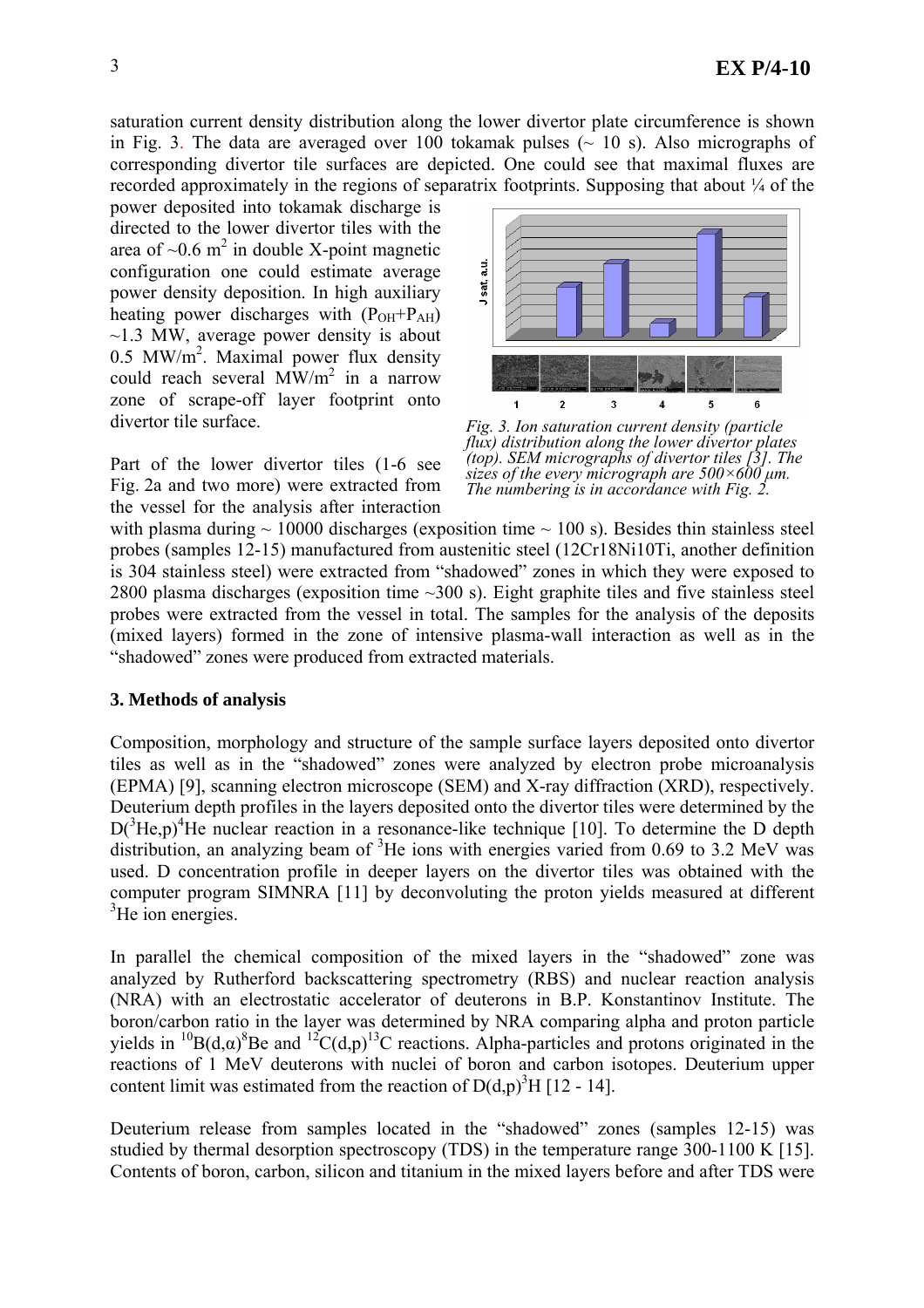measured by EPMA. The retained contents of boron and carbon were determined also by EPMA after mechanical removal of surface films from the part of the samples.

#### **4. Results**

In the zone exposed to direct plasma fluxes (direct contact with plasma flowing along the field lines) the analyzed divertor tiles (2-4) did not suffer from destruction. At least inside 10 µm surface layer depth after 3-year of tokamak operation no changes were recorded by XRD structural analysis. RGTi material remained in well graphitized and textured mode with a basic plane faced to plasma (inter plane spacing 3.36 Å). Graphite matrix contained TiC inclusions which were visualized by relatively intensive Bragg reflections (Fig. 4).

All the samples prepared from divertor tiles were covered by mixed layers. The layers deposited onto surfaces experienced direct plasma fluxes and contained, besides carbon and boron, practically all the elements of vessel construction units and oxygen. A diffraction spectrum (Fig. 4) also demonstrates weak reflections from a boron carbide layer which was deposited onto the sample surface during boronization procedure. Some increase of line width with interplanar spacing 2.03 Å is connected with possible existence of iron and



*Fig. 4. X-ray diffraction spectrum of the surface layer (tile 3) recorded at the wavelength 0.154 nm (CuKα radiation)* 

iron oxide particles on the tile surface. This was confirmed by XRD and SEM [3], as well as XRD analysis of dust collected from the lower divertor plate surfaces. Analysis of boron and carbon characteristic radiation lines testified that boron concentration decreased in mixed layers during plasma-wall interaction. Average thickness of mixed layers deposited onto the divertor tile surfaces was 2-3 µm.

Deuterium retention in the layers deposited onto divertor plate surfaces (zone of direct contact with plasma) was estimated from NRA and TDS data. Intensive deuterium desorption took place in the temperature range 600-900 K (Fig. 5a) which was significantly less than an initial

*Fig. 5. а) – deuterium thermodesorption spectrum*  removing of 100 µm surface layer exposed to temperature of deuterium release from RGTi graphite exposed to deuterium plasma [15]. This confirmed that deuterium was basically captured by the mixed layers. Deuterium concentration in the divertor tile deposits was not more than 7-8 at.% (i.e.,  $\sim 10^{18}$  D/cm<sup>2</sup>) after 10000 tokamak pulses [3]. Minimal deuterium concentration corresponded to the maximal power flux zone (tiles 1 and 2). Deuterium concentration in the bulk of RGTi tiles did not exceed  $2x10^{-3}$  at.%. This information was taken from tile 6 containing the maximal deuterium concentration after plasma.



*for the tile 4. b) - deuterium thermodesorption spectrum for the layer on sample 12. Linear heating rate is 3.2 K/s. The highest D<sub>2</sub> release is* In the "shadowed" zones, which were  $at\,800 - 900\,K$ 

screened from direct plasma flows along the field lines, the mixed layers were deposited onto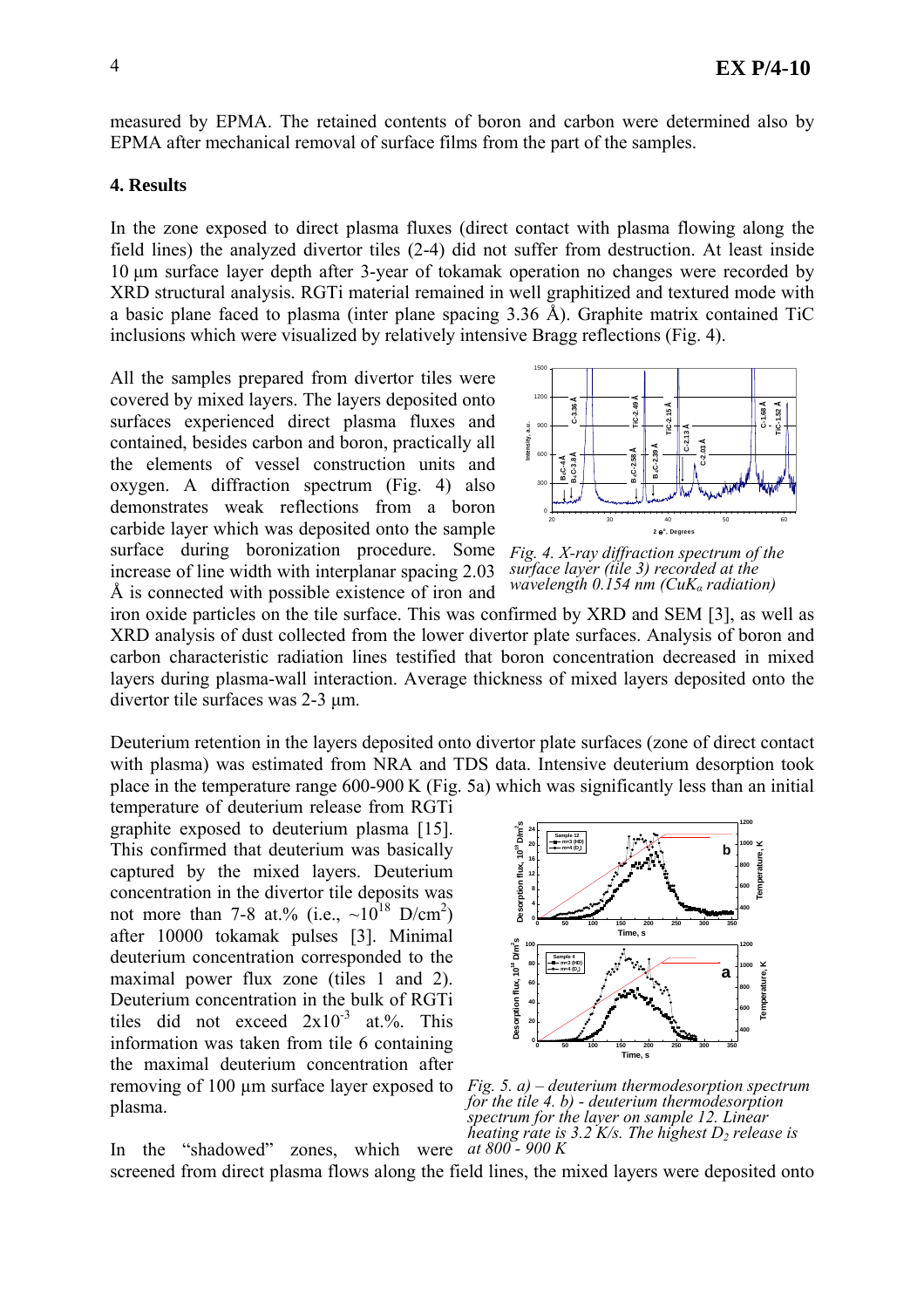the stainless steel samples. The deposits were characterized by well developed surface (Fig. 6).

The structure of the deposited layer (sample 12) was analyzed by IR Raman scattering method. A Raman spectrum of the film is shown in Fig. 7. A wide asymmetric band with two peaks at 1500-1600 and 1330-1350 cm<sup>-1</sup> (G and D peaks of disordered carbon with  $sp^2$  - bonds) is typical for Raman spectrum of amorphous hydrogenated carbon. Such data together with XRD data confirmed that the deposited mixed layers contained basically amorphous carbon phase. Also those contained particles of well graphitized carbon, titanium carbide (TiC) and iron oxide (Fe<sub>2</sub>O<sub>3</sub>).



*Fig. 6. SEM micrograph of the deposit on the sample 12. The deposit surface is quite rough.* 

NRA and EPMA performed in parallel showed than boron concentration was lower than carbon one (Table 1). The layers also contained main stainless steel components (Fe, Cr, Ni). Comparative analysis of EPMA spectra taken before and after mechanical removal of the layers showed that boron-carbon layers contained O, Si and Ti too.

TABLE 1. BORON AND CARBON CONTENTS (SAMPLES 12-15, EXPOSURE TO PLASMA FOR 2800 DISCHARGES)

| Sample | $10^{10}$<br>at/cm <sup>2</sup><br>∪. ⊥∪ |             | 1 $\bigcap$ 10<br>at/cm <sup>2</sup><br>◡ |             |  |
|--------|------------------------------------------|-------------|-------------------------------------------|-------------|--|
|        | <b>NRA</b>                               | <b>EPMA</b> | <b>NRA</b>                                | <b>EPMA</b> |  |
|        | 370                                      | 165         |                                           | ∪∠          |  |
| 14     |                                          | გი          |                                           | ∸-          |  |
|        |                                          |             |                                           | ت سے        |  |

A discrepancy in carbon and boron contents measured by NRA and EPMA may be partially connected with difference in analyzing area. In NRA the information was obtained from  $\sim$  7 mm<sup>2</sup> area, while EPMA utilized  $\sim$  50×50 µm<sup>2</sup> beam, that resulted in much smaller area under analysis. So, dust particles contribution might be different.



*Fig. 7. Raman spectrum of the deposit from sample 12.* 

NRA and TDS data shown that the samples located in "shadowed" areas accumulated a significant amount of deuterium (Table 2). It should be noted that during thermal desorption masses 3 and 4 (HD and  $D_2$  molecules, respectively) were measured only. The signal of mass 3 was delayed with respect to the signal of mass 4, which testified about H-D isotope exchange on a surface of TDS equipment, but not in the deposit. Thus, the protected B/C films contain mainly deuterium after exposure in tokamak deuterium discharges. Intensive deuterium release started at 600-700 K for all the investigated samples (Fig. 5b). At heating up to 1100 K, about 23, 45 and 35% of trapped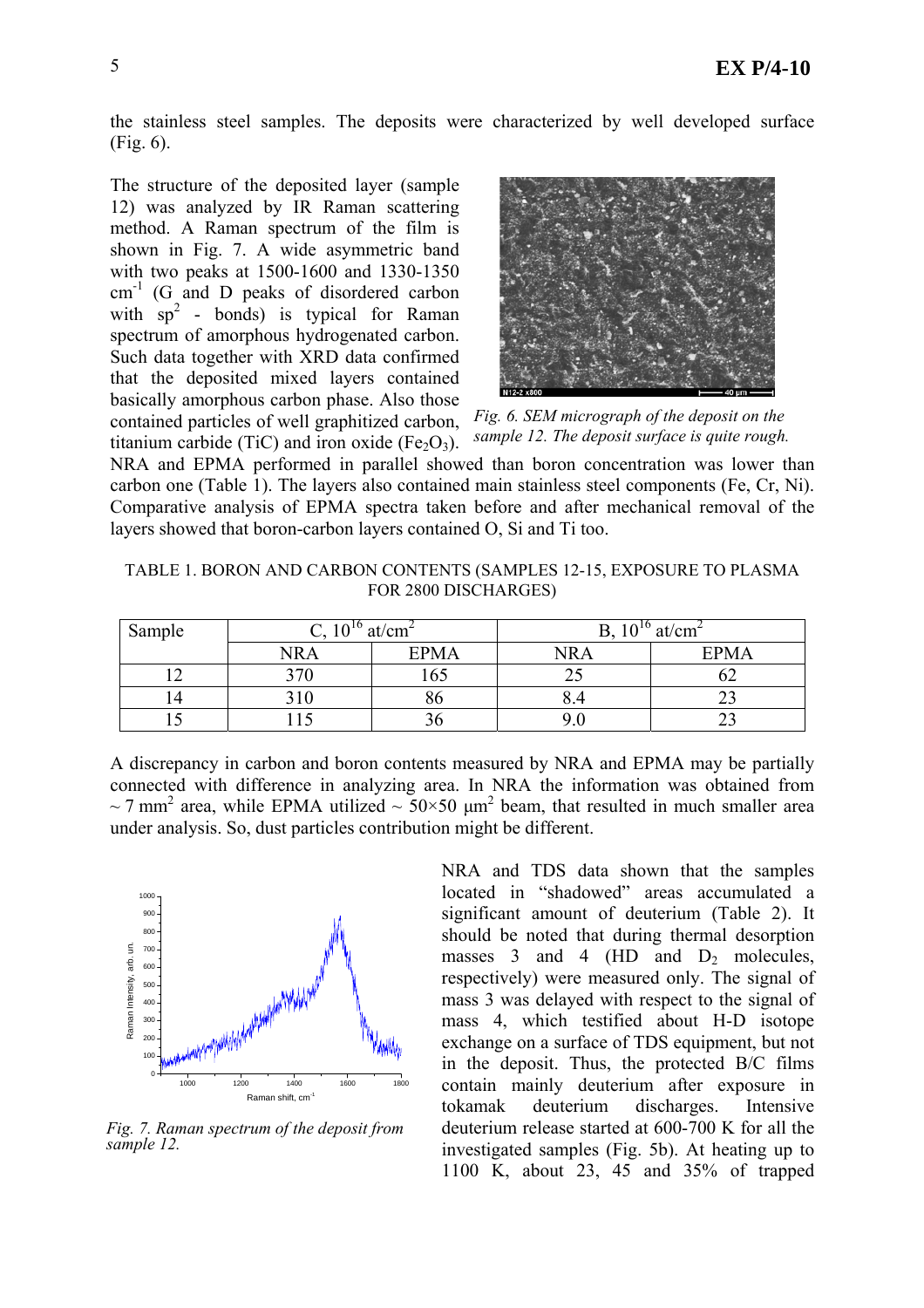deuterium was released in form of  $D_2$  molecules from 12, 14 and 15 samples, respectively.

#### TABLE 2. NRA AND TDS DATA ON DEUTERIUM CONTENTS IN THE MIXED LAYERS DEPOSITED ON THE SAMPLES 12, 14, 15. THE C AND B CONTENTS OBTAINED BY EPMA AFTER SAMPLES ANNEALING AT 1100 K

| Sample | Deuterium content, $10^{16}$ at/cm <sup>2</sup> |     | $C, 10^{16}$<br>at/cm | $B, 10^{16}$<br>at/cm <sup>2</sup> |
|--------|-------------------------------------------------|-----|-----------------------|------------------------------------|
|        | <b>NRA</b>                                      | TDS | <b>EPMA</b>           |                                    |
|        | 200                                             |     |                       |                                    |
|        | <125                                            |     |                       |                                    |
|        |                                                 |     |                       |                                    |

TDS analysis showed a lower deuterium release than could be expected from NRA measurements. EPMA performed after TDS measurement (which results in deposits annealing) indicated that the deposits sublimated. It is clear, that part of deuterium was released from deposits as its volatile compounds with boron and carbon.

The data obtained by different techniques provided deuterium retention estimate (upper limit). The distribution of captured deuterium in a tokamak pulse across different vacuum vessel zones is given in Fig. 8 as a histogram. Deuterium is mainly accumulated in the "shadowed" zones deposits. Taking for 100% the deuterium



*Fig. 8. The distribution of captured deuterium in the tokamak pulse across different vacuum vessel zones. 1 - divertor tiles surface. 2 - open part of vacuum vessel surface (shadow of divertor and limiter). 3 - inner surface of vessel ports.*

amount captured in the tokamak pulse, one can see that in the "shadowed" zone deposits (openings in the divertor plates for access to ports and toroidal belts of the vessel not covered by RGTi tiles) about 50% of deuterium is captured. A significant deuterium amount is



*Fig. 9. SEM micrograph of dust particles collected from surface of the tile 2.* 

captured inside vessel ports ~35%. And only about 15% of deuterium is captured by the deposits in the zone exposed to direct plasma fluxes.

It was shown, after Globus-M vessel opening to the air, that on tile surfaces, mainly on the tiles 2 and 3 dust particles were accumulated with sizes up to 40 µm which was looking like broken stone (Fig. 9). XRD analysis showed that broken stone pieces contained particles of well graphitized carbon, titanium carbide (TiC) and iron oxide  $(Fe<sub>2</sub>O<sub>3</sub>)$ . Amorphous carbon was present too. EPMA showed that the dust contained the following elements: C, O, Al, Si, Ti, Cr, Fe. A role of the dust in total

deuterium retention is not clear yet, but seems not to be significant.

## **5. Discussion**

The initial carbon-boron protection layers deposited onto the first wall surface of the Globus-M vessel during decomposition of dodecarboran powder  $(B_{10}C_2H_{12})$  in the DC glow discharge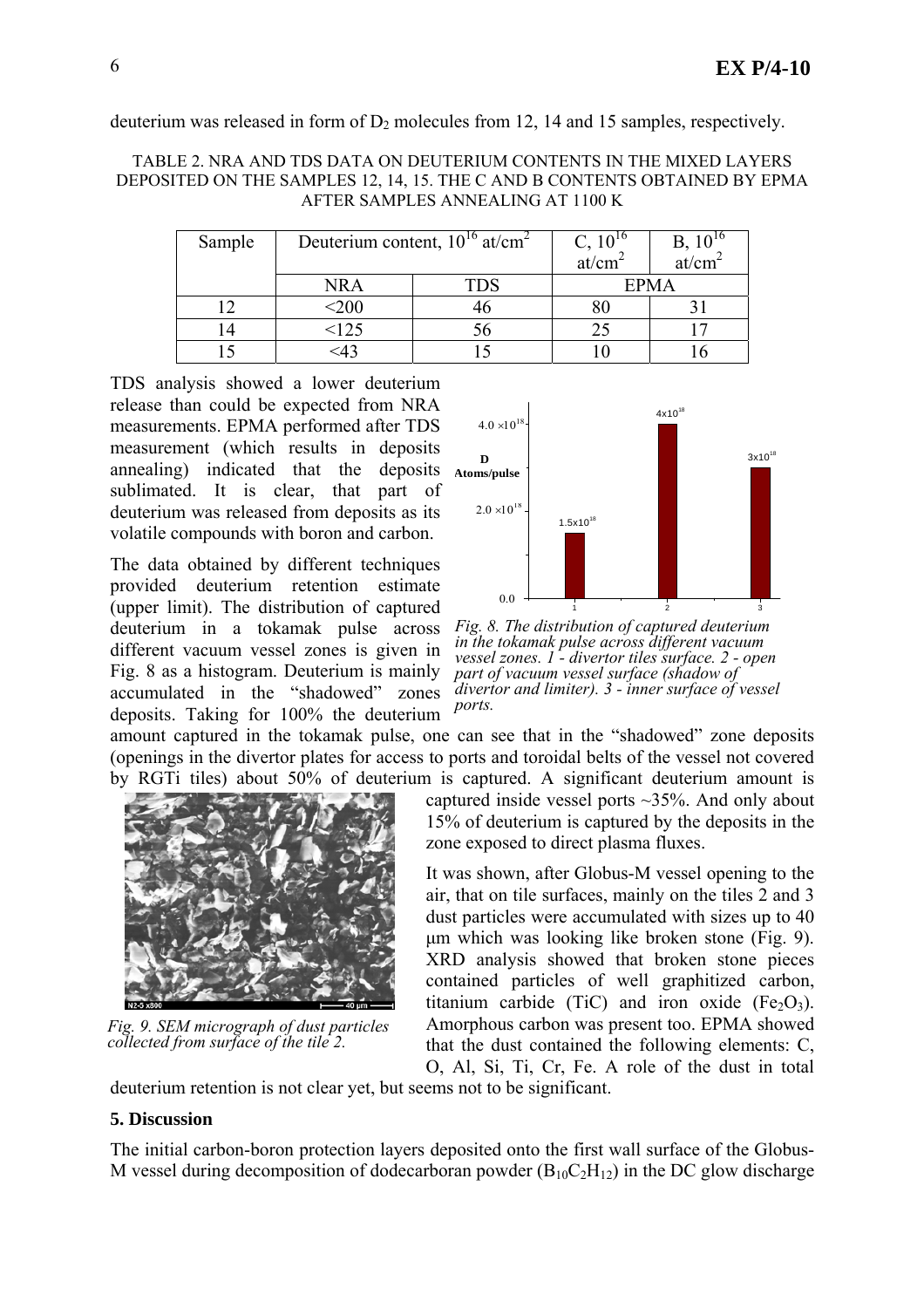contained B/C:H with B/C ratio  $\approx 1$  [4]. An initial hydrogen concentration was up to 40-50 at.%. After 50 – 100 plasma discharges hydrogen concentration decreases significantly [5]. The layer thickness was less 3 µm. During Globus-M plasma discharges a significant change of a deposited layer content took place due to interaction of the layer with discharge products. Implantation of atoms C, Si, Cr, Fe, Ni, Cu, and W, which are sputtered from in-vessel components occurred as well as deuterium capture and accumulation in the surface layer.

Boron and carbon are dominating elements in the mixed layers deposited on the divertor tiles (zone exposed to direct plasma fluxes), as well as in the mixed layers formed in the "shadowed" zones screened from direct plasma fluxes. A boron/carbon concentration ratio in the deposited layers is changed in the favor of carbon during plasma-wall interaction. Additional analysis of a depth distribution of elements was performed by secondary ion mass spectroscopy (SIMS) profiling. The data were taken from sample 12 with secondary-ion microanalyser CAMECA IMS7f using primary  $O_2^+$  and  $Cs^+$  ions (Fig. 10). One can see that a carbon-boron layer is saturated by oxygen, mainly due to oxidation at the air before analysis. A carbon/boron concentration ratio differs from the initial one  $C/B \approx 1$  [4, 5]. During plasma wall interaction the boron concentration in the layer decreases, this is in agreement with NRA

and EPMA data. The boron concentration decreases with the layer depth. This may be connected with radiationstimulated boron diffusion towards the surface with its subsequent sputtering during surface-plasma interaction.

Deuterium is captured by the mixed layers. Taking data from Fig. 9 and data on deuterium injection



 *Fig. 10. SIMS depth profile of sample 12* 

during the tokamak discharge by a gas puffing system we can derive an estimate of a retention coefficient. The upper limit of the retention coefficient in the Globus-M is  $\sim$ 28%. This does not contradict the data obtained from other tokamaks 3-30% [18]. The deuterium retention for different in-vessel zones is the following: the surface layers deposited in the zones exposed to direct plasma fluxes - about 4%, the "shadowed" zone deposits - about 14%, inside vessel port deposits - about 10% of the totally injected deuterium during each tokamak discharge. The estimated deuterium retention distribution is shown in Fig. 2 b.

### **6. Summary**

Summarizing, we briefly describe main processes of protective carbon-boron film modification inside Globus-M tokamak equipped for the first time by the wall tiles manufactured from RGTi graphite. After boronization the protective layer is amorphous boron-carbon one saturated with hydrogen. Shortly after initial plasma-wall interaction the